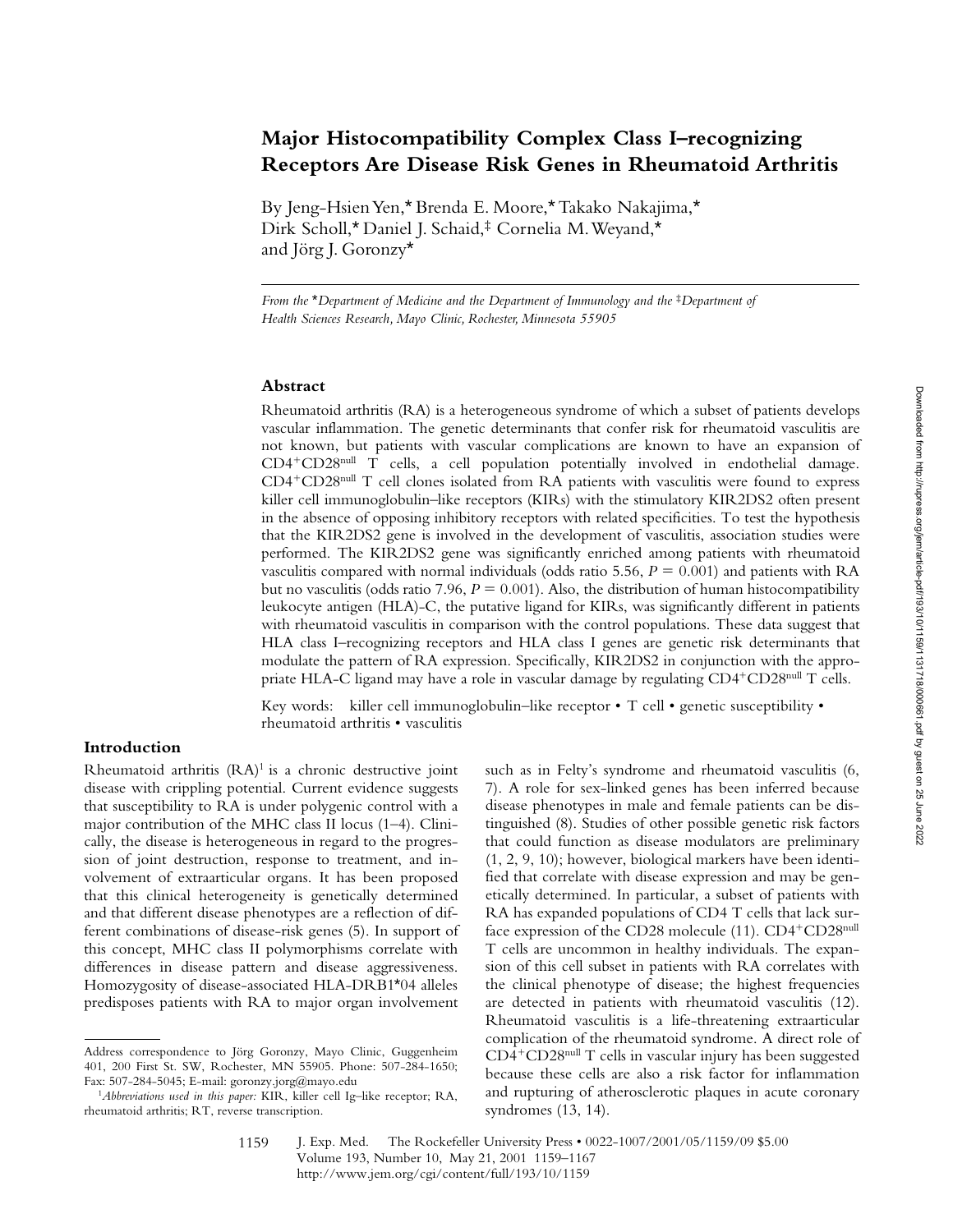$CD4+CD28$ <sup>null</sup> T cells are functionally distinct from classical CD4 helper T cells. They do not express CD40 ligand, produce large amounts of IFN- $\gamma$ , and express granzyme B and perforin, giving them the capability to lyse target cells (15, 16). Their cytotoxic potential, as well as expression of the NK cell marker CD57, suggests that CD4<sup>+</sup>CD28<sup>null</sup> T cells share features with NK cells.

The functional activity of NK cells is tightly regulated by a family of polymorphic receptors that recognize MHC class I molecules (17, 18). Interaction of human NK cells with MHC class I molecules is governed by two distinct receptor families, both of which can transmit inhibitory or stimulatory signals. CD94/NKG2 receptors are members of the C-type lectin superfamily and recognize HLA-E molecules (19, 20). The various allotypes of HLA-A, B, and C interact with a structurally different set of receptors, the killer cell Ig-like receptors (KIRs), which belong to the Ig superfamily (21–23). Different KIR isoforms bind specific MHC class I allotypes; the KIR2D subfamily has specificity for HLA-C–encoded molecules (24). MHC class I–mediated triggering of KIR transduces a dominant inhibitory signal that blocks NK cell cytolytic activity and cytokine production in vitro (25). Ligand binding initiates the phosphorylation of cytoplasmic immunoregulatory tyrosine-based inhibitory motifs (ITIMs) with subsequent recruitment of protein tyrosine phosphatases. The MHCrecognizing receptors of the Ig superfamily also include members that have truncated cytoplasmic domains lacking competent ITIMs. These variants have extracellular domains that are highly homologous to the inhibitory receptors and that also appear to bind MHC class I molecules, but they transmit activation signals (26, 27).

The KIR family is a highly polymorphic multigene family of receptors located on chromosome 19q13.4 (28, 29). Of particular interest, Uhrberg et al*.* have described considerable variation of KIR expression among Caucasians (30). The authors have detected 18 phenotypes in a population of only 52 individuals. We have, therefore, explored whether MHC class I–recognizing receptors are expressed on CD4<sup>+</sup>CD28<sup>null</sup> T cells and whether genetic polymorphisms in the KIR family confer susceptibility to rheumatoid vasculitis.

#### **Materials and Methods**

*Study Population.* 70 unrelated patients fulfilling the 1988 American College of Rheumatology criteria for RA and with no major organ involvement (e.g., Felty's syndrome, interstitial lung disease, or rheumatoid vasculitis), 30 RA patients with rheumatoid vasculitis, and 76 control individuals were enrolled in the study. This study was approved by the Mayo Clinic Internal Review Board and all participants provided written informed consent. All individuals were Caucasians of Western European descent. The diagnosis of rheumatoid vasculitis was based on histomorphology or angiogram. Nonhealing lower extremity skin ulcers without histopathological proof were only accepted as vasculitis if there was no clinically evident atherosclerosis. Periungual nailfold infarcts were not sufficient for the diagnosis of rheumatoid vasculitis.

*Flow Cytometry.* Heparinized venous blood was collected and PBMCs were isolated by density gradient centrifugation over Ficoll-Hypaque (Amersham Pharmacia Biotech). Cell surface staining was performed using combinations of the following antibodies: CD4-peridinin chlorophyll protein (PerCP), CD28-FITC, CD158a-PE, CD94-FITC (Becton Dickinson), and CD158b-PE (Beckman Coulter). Samples were analyzed on a FACSCalibur™ flow cytometer (Becton Dickinson) and the frequencies of T cell subsets were calculated using WinMDI software (Joseph Trotter, Scripps Research Institute, La Jolla, CA).

*T* Cell Cloning and KIR Phenotyping. CD4+CD28null T cells from three RA patients, two healthy individuals, and one patient with acute coronary syndrome were sorted on a FACS Vantage™ flow cytometer (Becton Dickinson), cloned by limiting dilution cloning, and the T cell clones were maintained as described (22). Donors were selected to express KIR2DS2. Total RNA from T cell clones was extracted using TRIzol reagent (Invitrogen/Life Technologies). cDNA was amplified with the KIR family member–specific primer sets as described by Uhrberg et al*.* (30)*.* The nomenclature suggested by E. Long, L. Lanier, and M. Colonna was used as published in Uhrberg et al*.* (30). To confirm clonality, TCR sequences of selected T cell clones were determined or T cell clones were subcloned and the KIR pattern was reassessed.

*KIR and HLA-C Genotyping.* Genomic DNA was isolated using the DNA Isolation Kit for Mammalian Blood (Roche Molecular Biochemicals/Boehringer) or QIAamp Blood Kit (QIAGEN). DNA was amplified with KIR2DS1- and KIR2DS2 specific primers (30) (KIR2DS1, 5'-TCTCCATCAGTCGCAT-GAA/G-3', 5'-AGGGCCCAGAGGAAAGTT-3', and KIR2DS2, 5'-TGCACAGAGAGGGGAAGTA-3', 5'-CACGCTCTCTC-CTGCCAA-3') in 25  $\mu$ l reaction volume containing 0.525 U DNA polymerase (Expand High Fidelity PCR System; Roche Molecular Biochemicals/Boehringer),  $0.5$  mM dNTPs,  $0.2 \mu M$ sense primer,  $0.2 \mu M$  antisense primer, and  $80-300$  ng DNA. PCR was performed in a 9600 thermal cycler (PE Biosystems) using the following conditions: denaturation at  $97^{\circ}$ C for 10 min followed by 5 cycles of  $97^{\circ}$ C for 20 s,  $60^{\circ}$ C for 45 s,  $72^{\circ}$ C for 90 s, and then 25 cycles of 95°C for 20 s, 58°C for 45 s, and 72°C for 90 s. The amplified products were visualized on ethidium bromide prestained 1% agarose gels.

HLA-C alleles were determined by PCR using the Dynal HLA-C "low resolution" SSP kit (Dynal) according to the manufacturer's instructions.

*Costimulation Experiments.* T cell clones that expressed CD158b by FACS® and KIR2DS2 but not KIR2DL2 or KIR2DL3 by PCR were selected. Resting cells  $(3 \times 10^5/\text{well})$ were incubated with optimal (1  $\mu$ g/ml) and suboptimal (50 ng/ ml) concentrations of anti-CD3 (Orthoclone OKT3; Ortho Biotech), anti-CD158b (200 ng/ml; GL183; Beckman Coulter), IgG control (200 ng/ml; ICN Biomedicals), or a combination for 30 min on ice. Bound antibodies were cross-linked with rabbit anti– mouse IgG (1  $\mu$ g/ml; ICN Biomedicals) for 18 h at 37°C in the presence of 1 U/ml recombinant human IL-2 (Proleukin; Chiron Corp.). Total RNA was isolated using TRIzol (Invitrogen/Life Technologies) and analyzed for the transcription of IFN- $\gamma$  sequences by reverse transcription (RT)-PCR using the following primer set: 5'-ACCGAATAATTAGTCAGCTT-3' and 5'-ACCTTAAGAAATATTTTAATGC-3'. Transcripts were semiquantified on a Light Cycler (Roche Molecular Diagnostics/ Boehringer).

*Statistical Analysis.* The frequencies of specific alleles were compared between each of the three study groups using two-bytwo tables and either Pearson's Chi-squared statistic or Fisher's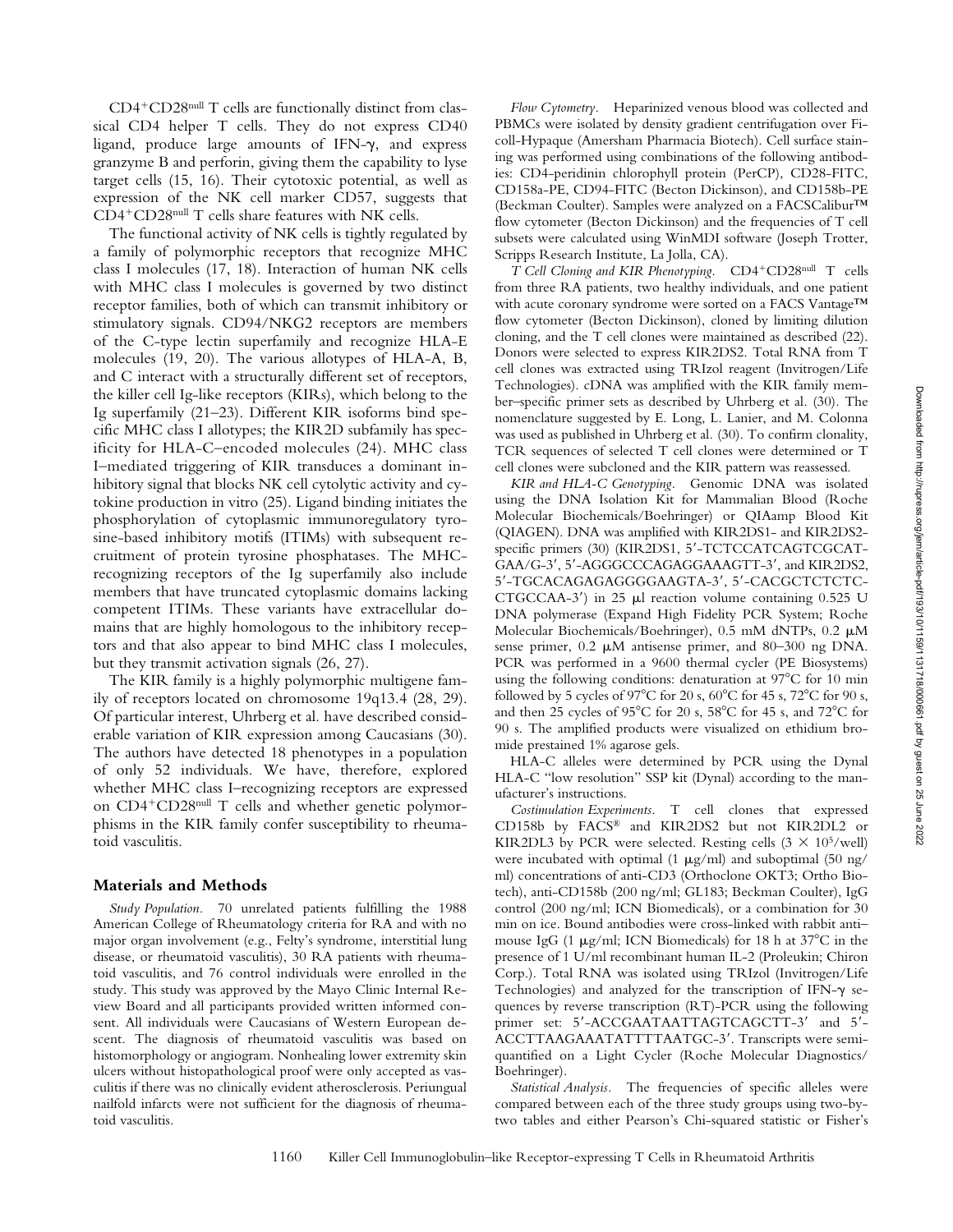exact test (for small counts), and the magnitude of effect was estimated by odds ratios and their 95% confidence intervals. The effects of multiple genes were evaluated simultaneously using logistic regression. All analyses were performed using SAS software.

## **Results**

*KIR Expression on CD4 T Cells from Patients with Rheumatoid Vasculitis.* MHC class I–recognizing receptors of the Ig superfamily were detected on CD4 T cells of patients with RA by flow cytometric analysis. As shown in Fig. 1,  $CD4+CD158b+$  cells were found exclusively among  $CD28<sup>null</sup>$  but not  $CD28<sup>+</sup>$  cells, indicating the presence of KIR2DS2, KIR2DL2, and/or KIR2DL3 on the cell surface.  $CD4+CD28$ <sup>null</sup> T cells were consistently negative for the NK cell molecules, CD16 and CD94. CD158a was infrequently expressed on  $CD4+CD28$ <sup>null</sup> T cells (data not shown).

The spectrum of KIR-specific antibodies is limited and the available antibodies cannot distinguish between stimulatory and inhibitory receptors. To analyze the array of KIRs on CD4<sup>+</sup>CD28<sup>null</sup> T cells, 49 CD4<sup>+</sup>CD28<sup>null</sup> T cell clones were generated from three patients with rheumatoid vasculitis. PCR analysis with primer pairs for six inhibitory KIRs and five stimulatory KIRs was used to establish KIR expression patterns. Results are summarized in Fig. 2. Of the activating receptors, expression of KIR2DS2 was prominent and ranged from 58–91% of the clones in the three patients studied. None of the T cell clones expressed transcripts for KIR2DS1, KIR2DS3, or KIR2DS4; between 0–20% of



Figure 1. CD4<sup>+</sup>CD28<sup>null</sup> T cells express MHC class I–recognizing receptors. Peripheral blood CD4 T cells were analyzed by three-color flow cytometry for the expression of MHC class I–recognizing receptors. A representative experiment from a patient with rheumatoid vasculitis is shown. CD158b (encompassing KIR2DS2, KIR2DL2, and KIR2DL3) was exclusively expressed on CD28<sup>null</sup> but not on CD28<sup>+</sup>CD4<sup>+</sup> T cells. CD158a (KIR2DS1 and KIR2DL1) was infrequently expressed and high expression of CD94/NKG2 dimers was absent (data not shown). Background staining with isotype-matched control antibodies is shown as shaded areas.

the clones expressed KIR3DS1. The spectrum of inhibitory receptors was broader, and all six isoforms were present in varying frequencies. KIR2DL4 and KIR2DL3 were most frequently detected. KIR2DL1, KIR2DL2, and KIR3DL2 each appeared more frequently in clones from one patient whereas KIR3DL1 was rarely found.

This analysis demonstrated that multiple receptors of the Ig superfamily were simultaneously expressed on  $CD4+CD28<sup>null</sup>$  T cell clones. Although the array of KIR isoforms was broad and several members could appear together, the expression of stimulatory KIR was more restricted with a clear preference for KIR2DS2. To determine whether this pattern is generally seen in  $CD4^+$ CD28null T cells or whether it is characteristic for rheumatoid vasculitis, 53  $CD4+CD28$ <sup>null</sup> T cell clones from two healthy individuals and 28 clones from a patient with an acute coronary syndrome were analyzed (Fig. 2).  $CD4+CD28<sup>null</sup>$  T cells are rarely seen in healthy individuals, and the two control individuals were, therefore, selected to have increased frequencies. However, expansion is regularly observed in acute coronary syndromes to a similar degree as in rheumatoid vasculitis  $(13, 14)$ . Only one KIR2DS2<sup>+</sup> T cell clone was found among the 53 clones derived from the two healthy controls. Of the inhibitory receptors, KIR2DL4 and KIR3DL2 remained prominent whereas the frequency of KIR2DL3 expression was slightly lower than in the patients with RA. The pattern in the patient with acute coronary syndrome resembled that in patients with RA in that KIR2DS2 was frequently encountered.

The functional significance of preferential KIR2DS2 expression should depend on the combination of this stimulatory receptor with inhibitory receptors on individual T cell clones. Because KIR2DS2, KIR2DL2, and KIR2DL3 supposedly recognize related antigens,  $KIR2DS2^+$  T cell clones were analyzed for the coexpression of KIR2DL2 and KIR2DL3. As shown in Fig. 3, KIR2DS2 was most frequently expressed exclusively (17–54%) or combined with KIR2DL3 (25–36% of the T cell clones) in the RA patients. Coexpression of the three receptor isoforms or combinations with KIR2DL2 were infrequent. These data demonstrate that in patients with rheumatoid vasculitis, KIR2DS2 was frequently unopposed by inhibitory receptors of related specificities on CD4+CD28null T cells. A similar pattern was seen in the T cell clones from the patient with an acute coronary syndrome in which 32% of all clones expressed KIR2DS2 in the absence of KIR2DL3 or KIR2DL2; in contrast, such clones were not found in the healthy donors (Fig. 3).

*KIR2DS2 Is Functional As a Stimulatory Receptor on CD4*1*CD28null T Cells.* KIR2DS2 has a short cytoplasmic domain lacking an immunoreceptor tyrosine-based activation motif (ITAM) motif and appears to lack intrinsic signaling capability. In NK cells, KIR2DS2 is associated with a dimeric adapter molecule, DAP12, that is able to recruit the tyrosine kinases *syk* and ZAP70 and transmit a positive signal (31, 32). To address whether KIR2DS2 is functional on CD4<sup>+</sup>CD28<sup>null</sup> T cell clones, clones that expressed KIR2DS2 in the absence of KIR2DL2 and KIR2DL3 were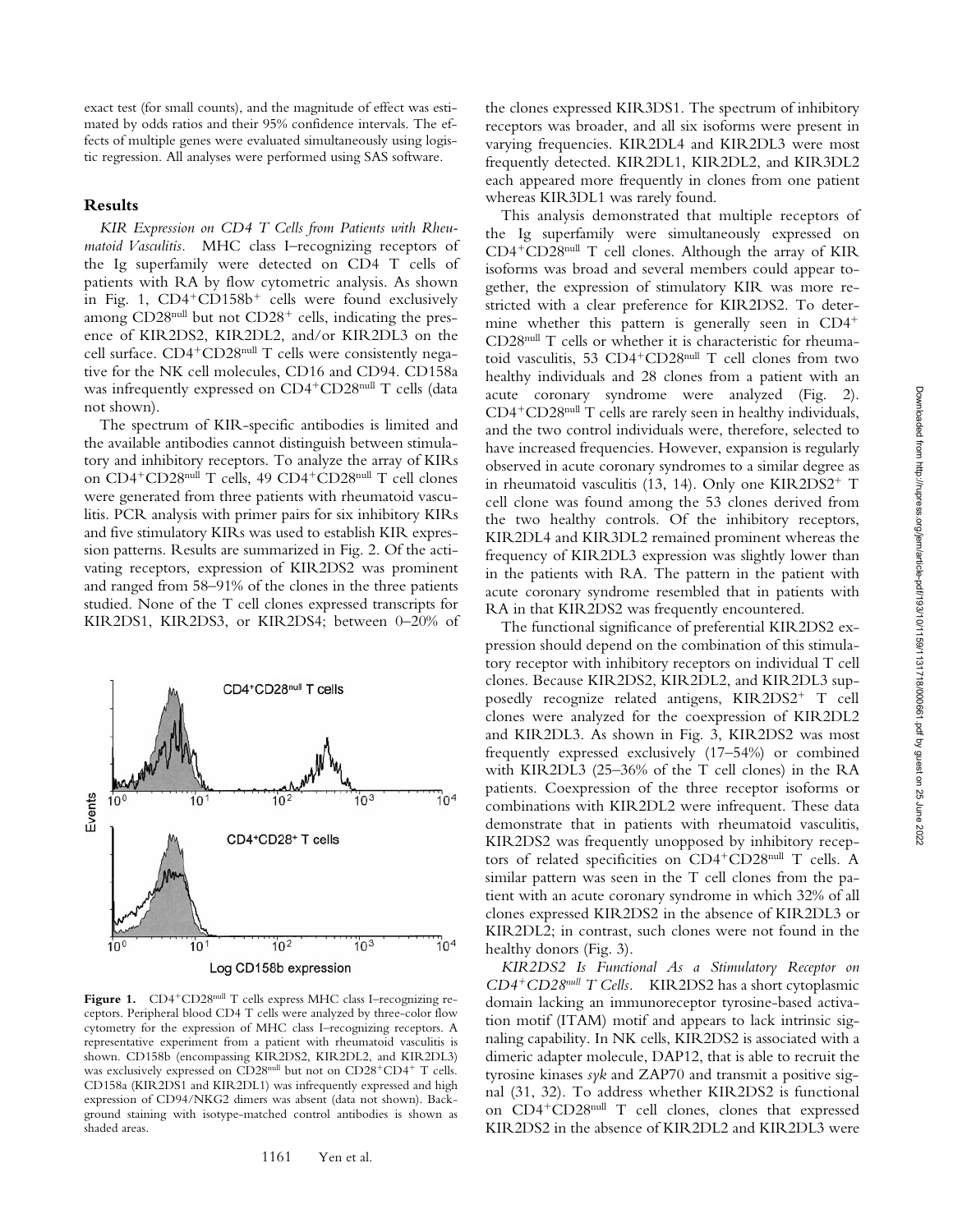

Figure 2. Repertoire of MHC class I–recognizing receptors expressed by CD4 T cells. CD4<sup>+</sup>CD28<sup>null</sup> T cell clones established from three patients with rheumatoid vasculitis (top panel) and three controls were characterized for the expression of inhibitory (A) and stimulatory KIR (B) isoforms by RT-PCR. Two controls were healthy individuals (middle panel), one had an acute coronary syndrome (bottom panel). The expression patterns were not random but favored the inhibitory KIR2DL4, KIR2DL2, KIR2DL3, and KIR3DL2. Expression of stimulatory receptors was highly restricted to KIR2DS2 in the patients with RA and the patient with acute coronary syndrome (\*not done).

stimulated with a CD158b-specific antibody (GL183). Results of an experiment using IFN- $\gamma$  production as the readout are shown in Fig. 4. Cross-linking of CD158b in the absence of CD3 stimulation induces the transcription of 23,153 transcripts of IFN- $\gamma$  mRNA compared with the constitutive expression of 3,941 copies. If CD158b is crosslinked in the presence of suboptimal doses of anti-CD3, transcription of IFN- $\gamma$  is upregulated from 6,628 copies to 63,300 copies. Enhancement of IFN-g production by costimulation with GL183 was seen in five additional  $CD4+CD28<sup>null</sup>$  T cell clones that constitutively expressed KIR2DS2 or were transfected with KIR2DS2. Also, crosslinking with GL183 increased T cell proliferation in response to suboptimal anti-CD3 (33, and data not shown).

*KIR2DS2 Is a Risk Factor for Rheumatoid Vasculitis.* The preferential expression of KIR2DS2, but not other stimulatory receptors on CD4+CD28null T cells, raised the possibility that KIR2DS2 is a risk factor for developing vascular inflammation in RA. KIR genes are variably present in the Caucasian population with the majority of individuals typing positive for inhibitory KIR. With the exception of KIR2DS4, gene representation of activating receptors is highly variable; 40% of individuals have KIR2DS1 and

40% have KIR2DS2 (30). The genomic presence of the KIR2DS1 and KIR2DS2 genes was evaluated in 76 healthy control individuals, 70 patients with RA, and 30 patients with unequivocal rheumatoid vasculitis manifesting as ischemic mononeuritis, ischemic ulcerations, or peripheral gangrene. Results of the genotyping are given in Table I. Consistent with previous data, 45–47% of the healthy individuals carried KIR2DS1 or KIR2DS2. Patients with RA, but without major organ involvement, did not differ significantly from the control individuals for either KIR2DS1 ( $P = 0.563$ ) or KIR2DS2 ( $P = 0.284$ ). Of the patients with rheumatoid vasculitis, 50% were positive for KIR2DS1, similar to the representation of this gene in control individuals and unselected patients with RA. However, KIR2DS2 was found in 83% of the cohort with rheumatoid vasculitis. The odds ratios for patients with RA vasculitis having KIR2DS2 were 5.56  $(P = 0.001, RA)$ vasculitis versus control) and 7.96 ( $P = 0.001$ , RA vasculitis versus uncomplicated RA; Table II). In contrast, the odds ratio for unselected RA versus control was  $0.70$  ( $P =$ 0.284). These data indicated that KIR2DS2 did not affect the risk of an individual to develop RA but was strongly associated with the likelihood of vascular complications.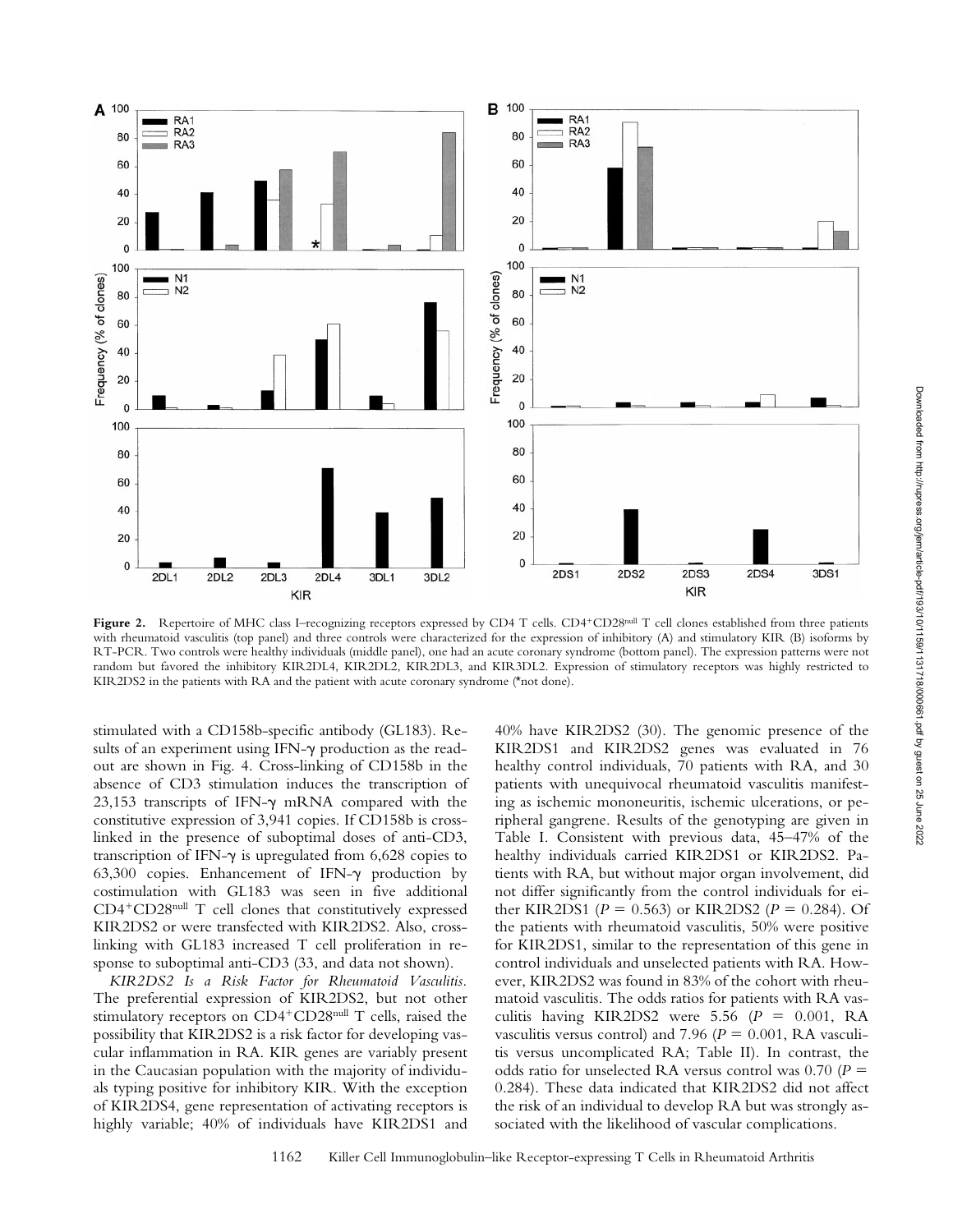

Figure 3. Coexpression of MHC class I–recognizing receptors on CD4 T cell clones. KIR2DS2<sup>+</sup> T cell clones from Fig. 2 were analyzed for the coexpression of the inhibitory KIR2DL2 and KIR2DL3 receptors, which have a highly homologous extracellular domain to KIR2DS2 and which may recognize the same HLA-C ligands. Approximately one-third of the clones in the patients with rheumatoid vasculitis or acute coronary syndrome (ACS) expressed the stimulatory KIR2DS2 receptor unopposed by any of these two inhibitory receptors whereas such clones were not found in the  $CD4+CD28$ <sup>null</sup> control T cell clones from the healthy individuals.

*Distribution of HLA-C Alleles in Patients with RA and RA Vasculitis.* Receptors of the KIR2DS subfamily recognize polymorphisms on HLA-C molecules. Therefore, the functional relevance of KIR2DS receptors depends on the HLA-C genotype of the patient. To examine whether patients with rheumatoid vasculitis not only have a skewing in the genomic representation of KIR genes but also of the presumptive ligand, we HLA-C genotyped the three study



Figure 4. Costimulatory function of KIR2DS2. A CD4<sup>+</sup>CD28<sup>null</sup> T cell clone that expressed KIR2DS2 but not KIR2DL2 or KIR2DL3 was unstimulated (A) or stimulated with an optimal concentration of anti-CD3 (B), suboptimal concentration of anti-CD3 (C), GL183 alone (D), a suboptimal concentration of anti-CD3 plus control Ig (E), or plus GL183 (F). Cells were harvested after 18 h and transcription of IFN-g was assessed by RT-PCR. Results are representative of three experiments and are shown in comparison with  $\beta$ -actin transcripts after separation on agarose gels (top panel) or as mean  $\pm$  standard deviation of IFN- $\gamma$  transcripts after semiquantification on a Light Cycler.

**Table I.** *KIR2DS1 and 2DS2 Gene Frequencies Among the Study Cohorts*

|         | Normal<br>$(n = 76)$ | RA<br>$(n = 70)$ | <b>RA</b> Vasculitis<br>$(n = 30)$ |
|---------|----------------------|------------------|------------------------------------|
|         | $\frac{0}{0}$        | $\frac{0}{0}$    | $\frac{0}{0}$                      |
| KIR2DS1 | 45                   | 40               | 50                                 |
| KIR2DS2 | 47                   | 39               | 83                                 |

cohorts (Table III). Compared with ethnically matched controls, patients without RA vasculitis had a decreased frequency of HLA-C\*04 and an increased frequency of HLA- $C^*05$ . The decreased frequency of HLA- $C^*04$  among patients with RA yielded an odds ratio of  $0.39$  ( $P = 0.024$ ), and the enrichment of HLA-C\*05 gave an odds ratio of 2.92 ( $P = 0.024$ ; Table IV). Among patients with RA vasculitis, the frequency of HLA-C\*04 was even more diminished (odds ratio  $0.21$  compared with healthy controls,  $P =$ 0.033) whereas the frequency of  $HLA-C^*05$  alleles was increased fourfold (odds ratio 5.71 compared with healthy controls,  $P = 0.001$ . Two additional findings were unique for the patients with vasculitis and not observed in the patients with uncomplicated RA. The representation of HLA-C\*03 was almost doubled, with 60% of patients (corresponding to an allele frequency of 33%) typing positive (odds ratio 3.74,  $P = 0.003$ ). Also, 10–13% of the controls and donors with nonvasculitic RA expressed HLA-C\*12 and none of the patients with vasculitis carried that allele; however, this difference was not statistically significant. Although the findings are based on a large number of comparisons, the associations of HLA-C\*03 and HLA-C\*05 with vasculitis (contrasted with healthy subjects) remain statistically significant, even if corrected for the 15 statistical tests for each of the HLA-C alleles using Bonferroni correction.

Because HLA-C\*03 and KIR2DS2 were both more frequent among the patients with vasculitis than the patients with RA without vasculitis, the independent effect of these

**Table II.** *Odds Ratios for the Association of KIR with Disease Phenotype*

|          | Comparison Reference<br>group | group | Odds ratio<br>$(CI)^*$                                  | P     |
|----------|-------------------------------|-------|---------------------------------------------------------|-------|
| KIR2DS1  | R A                           |       | Normal $0.82(0.42 - 1.59)$                              | 0.563 |
| KIR 2DS2 | RA                            |       | Normal $0.70(0.36 - 1.35)$                              | 0.284 |
|          |                               |       | KIR2DS1 RA Vasculitis Normal $1.24 (0.53 - 2.88)$ 0.624 |       |
|          |                               |       | KIR2DS2 RA Vasculitis Normal $5.56(1.92 - 16.04)$ 0.001 |       |
|          | KIR2DS1 RA Vasculitis         | RA    | $1.50(0.63 - 3.55)$ 0.385                               |       |
|          | KIR2DS2 RA Vasculitis         | R A   | $7.96(2.72 - 23.31)$ 0.001                              |       |

\*Odds ratio (95% confidence interval [CI]).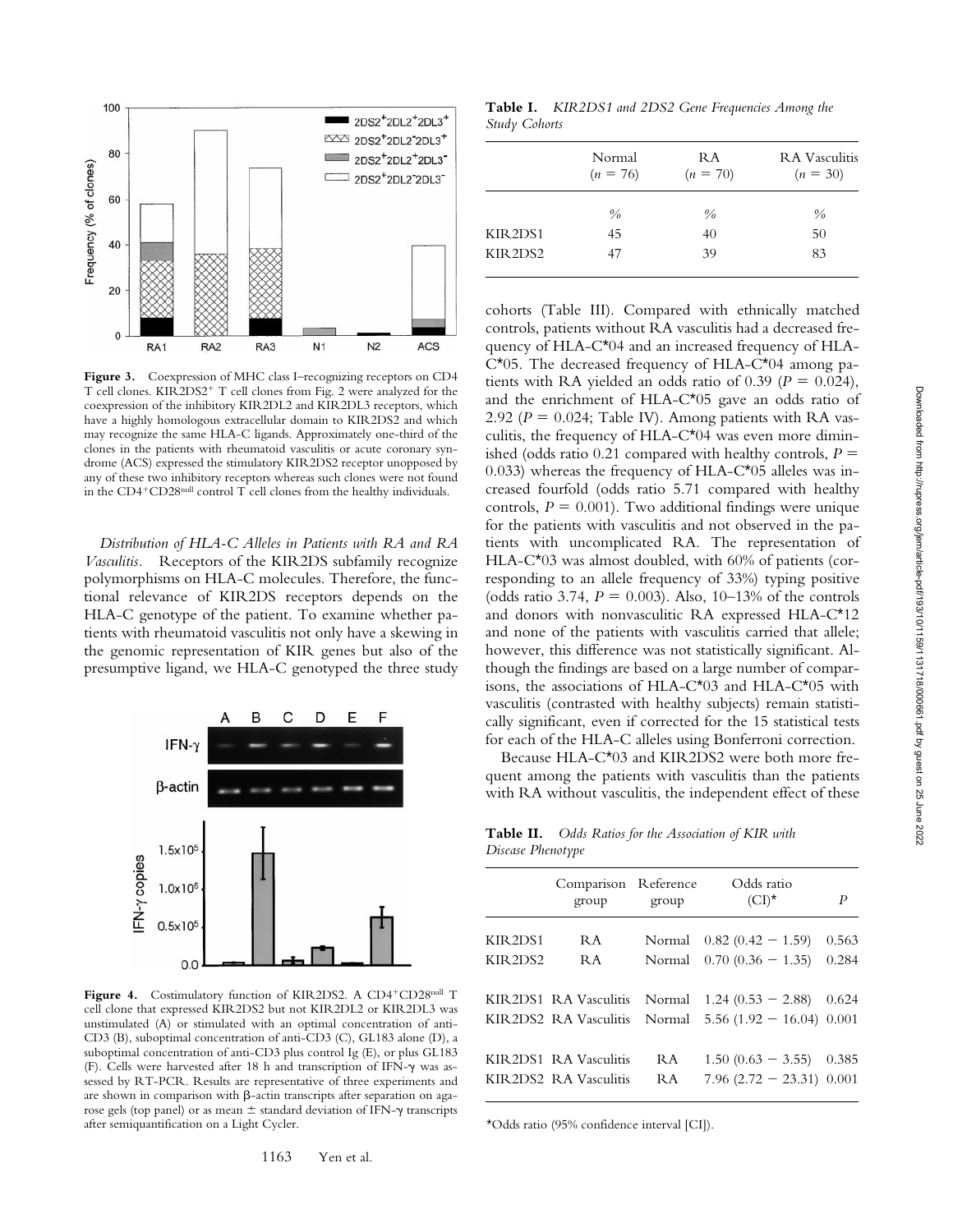**Table III.** *HLA-C Allele Frequencies Among the Study Cohorts*

| HLA-C    | Normal<br>$(n = 76)$ | RA<br>$(n = 70)$ | RA vasculitis<br>$(n = 30)$ |
|----------|----------------------|------------------|-----------------------------|
|          | $\frac{0}{0}$        | $\frac{0}{0}$    | $\frac{0}{0}$               |
| $*01$    | 5.5                  | 5.1              | 8.3                         |
| $*_{02}$ | 3.4                  | 5.8              | 6.7                         |
| $*_{03}$ | 17.1                 | 19.6             | 33.3                        |
| $*04$    | 13.0                 | 5.8              | 3.3                         |
| $*05$    | 4.8                  | 11.6             | 18.3                        |
| $*06$    | 6.8                  | 8.7              | 8.3                         |
| $*_{07}$ | 32.9                 | 30.4             | 18.3                        |
| $*08$    | 3.4                  | 3.6              | 1.7                         |
| $*_{12}$ | 6.8                  | 5.1              | $\overline{0}$              |
| $*13$    | $\overline{0}$       | $\overline{0}$   | $\theta$                    |
| $*14$    | 2.1                  | 0.7              | $\theta$                    |
| $*15$    | 1.4                  | $\overline{0}$   | $\overline{0}$              |
| $*16$    | 2.1                  | 1.4              | 1.7                         |
| $*_{17}$ | 0.7                  | 1.4              | $\overline{0}$              |
| $*18$    | $\overline{0}$       | 0.7              | $\theta$                    |

**Table IV.** *Odds Ratios for the Association of HLA-C with Disease Phenotype*

|            | Comparison Reference<br>group              | group  | Odds ratio<br>$(CI)^*$ | $\boldsymbol{P}$ |
|------------|--------------------------------------------|--------|------------------------|------------------|
| $HLA-C*03$ | R A                                        | Normal | $1.13(0.57 - 2.26)$    | 0.728            |
| $HLA-C*04$ | R A                                        | Normal | $0.39(0.16 - 0.95)$    | 0.035            |
| $HLA-C*05$ | RA                                         | Normal | $2.92(1.12 - 7.60)$    | 0.024            |
| $HLA-C*07$ | R A                                        | Normal | $0.95(0.50 - 1.83)$    | 0.884            |
|            |                                            |        |                        |                  |
|            | HLA-C <sup>*</sup> 03 RA vasculitis        | Normal | $3.74(1.54 - 9.08)$    | 0.003            |
|            | HLA-C <sup>*</sup> 04 RA vasculitis        | Normal | $0.21(0.05 - 0.99)$    | 0.033            |
|            | HLA-C <sup>*</sup> 05 RA vasculitis Normal |        | $5.71(1.95 - 16.72)$   | 0.001            |
|            | HLA-C*07 RA vasculitis Normal              |        | $0.45(0.19 - 1.09)$    | 0.073            |
|            |                                            |        |                        |                  |
|            | HLA-C <sup>*</sup> 03 RA vasculitis        | R A    | $3.31(1.36 - 8.08)$    | 0.007            |
|            | $HLA-C^*04$ RA vasculitis                  | R A    | $0.55(0.11 - 2.78)$    | 0.719            |
|            | $HLA-C*05$ RA vasculitis                   | R A    | $1.95(0.77 - 4.95)$    | 0.154            |
|            | $HLA-C^*07$ RA vasculitis                  | R A    | $0.47(0.19 - 1.15)$    | 0.096            |
|            |                                            |        |                        |                  |

two genes was evaluated by modeling their risk with logistic regression. After entering both genes into the model, each demonstrated an independent significant risk associated with vasculitis (odds ratio for HLA-C<sup>\*</sup>03 = 8.6,  $P \leq$ 0.001; odds ratio for KIR2DS2 = 3.69,  $P = 0.01$ ), suggesting that both contribute a risk to vasculitis, independent of each other. We also evaluated whether there was a significant interaction between these two genes by entering an interaction term into the logistic regression model, but this was found not to be statistically significant  $(P = 0.483)$ . However, the limited sample size makes it difficult to rule out the possibility of interactions.

## **Discussion**

This study demonstrates that a genetic polymorphism within the family of MHC class I–recognizing receptors is important in vascular complications of RA. KIR genes encode for glycoprotein receptors that bind polymorphic HLA class I ligands and regulate the activation of NK cells and a subset of T cells. The diversity in this gene family is introduced by a minimum of 12 independent loci that are not universally functional. The diversity is further increased by alternative RNA splicing and allelic polymorphisms (17, 18, 29). This, in conjunction with receptor–ligand interactions regulating NK cells and selected T cells, raised the possibility that this family includes candidate genes that confer susceptibility to developing chronic inflammatory diseases. Previous data have shown that inhibitory KIR genes are expressed in the vast majority of individuals and that the genomic representation of stimulatory receptors is diverse (30). This study focused on KIR2DS2 and was \*Odds ratio (95% confidence interval [CI]).

guided by the finding that this gene was preferentially expressed by  $CD4+CD28$ <sup>null</sup> T cell clones isolated from patients with active vasculitis (Figs. 1 and 2). Data presented demonstrate that the KIR2DS2 gene significantly increases the risk of patients with RA to develop vasculitic complications. Also, the distribution of HLA-C alleles, which represent the presumptive ligand of KIR2DS2, was significantly different in patients with rheumatoid vasculitis, adding further support for the hypothesis that this receptor–ligand pair is involved in the vascular injury occurring in a subset of patients with RA.

The biological significance of KIR receptors in vivo depends on whether these receptors are expressed in individuals that constitutively express the appropriate ligands. KIR2D receptors predominantly recognize HLA-C molecules and are able to distinguish between subtle allelic polymorphisms (34, 35). Based on their extracellular domains, the KIR2D receptors have been subsetted into two groups. Receptors recognized by the antibody GL183 (anti-CD158b) include the inhibitory receptors, KIR2DL2 and KIR2DL3, and the stimulatory receptor KIR2DS2. These receptors recognize HLA-C $*01$ ,  $*03$ ,  $*07$ , and  $*08$ , all of which share a serine at position 77 and an asparagine at position 80 (S77, N80). In contrast, CD158a receptors, including KIR2DL1 and KIR2DS1, are specific for HLA-C alleles that have asparagine at residue 77 and lysine at position 80 (N77, K80).

HLA-C genotyping demonstrated a significant difference in the allelic distribution between patients with RA and ethnically matched healthy controls. HLA-C\*05 was enriched and HLA-C\*04 was decreased in patients with uncomplicated RA and in patients with rheumatoid vasculitis.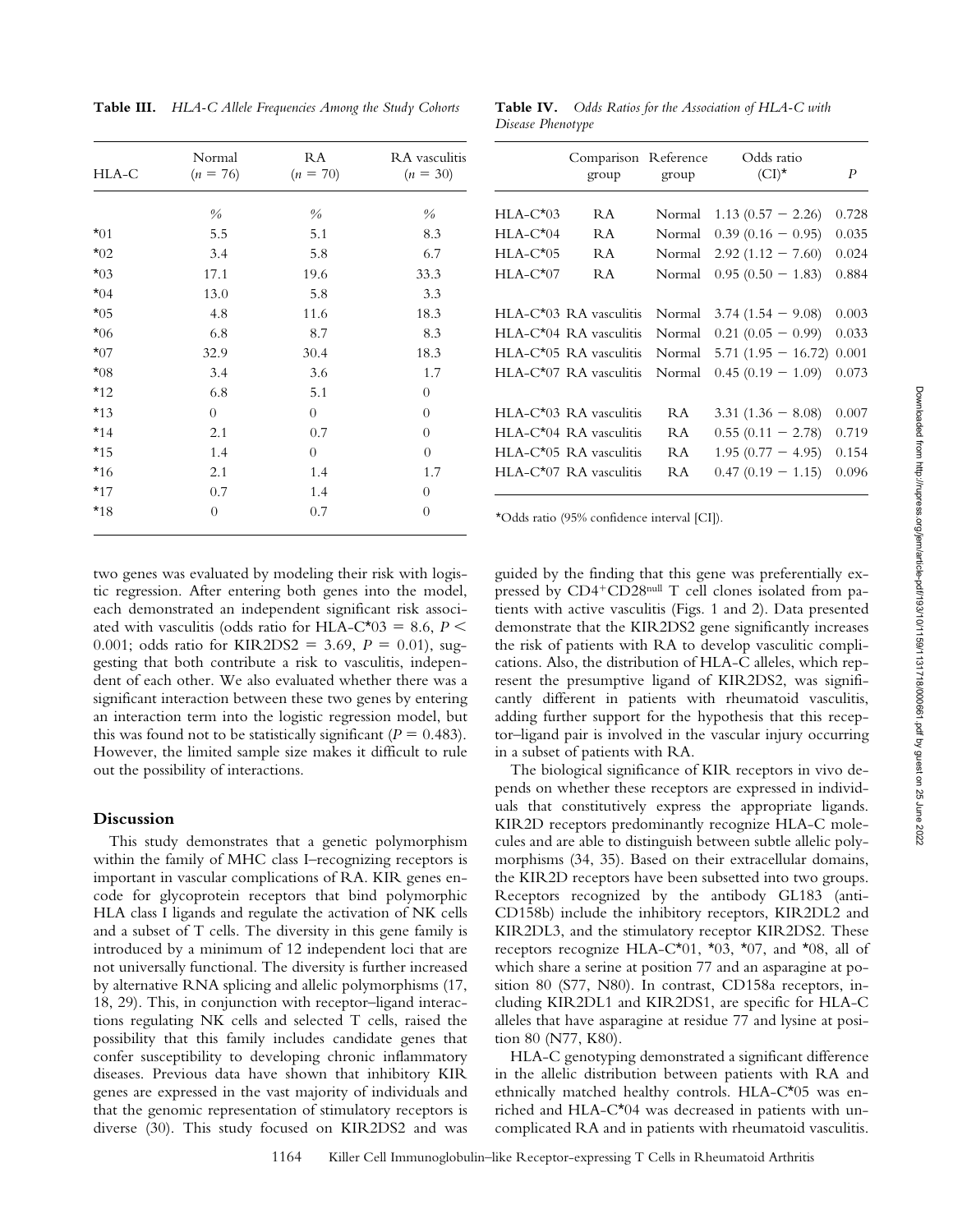In contrast, HLA-C\*03 was exclusively enriched in the patients with rheumatoid vasculitis. We excluded linkage disequilibrium with HLA-DRB1\*04 as the reason for the enrichment of HLA-C\*03 (data not shown). Enrichment of CD158b is consistent with the hypothesis that the KIR2DS2–HLA-C receptor–ligand pair predisposes for rheumatoid vasculitis. The decrease in HLA-C\*04 donors in the cohort with rheumatoid vasculitis is consistent with this interpretation. However, the distribution of the remaining HLA-C alleles does not follow the pattern that S77 N80 HLA-C alleles are overrepresented. In particular, the frequency of HLA-C\*05, which expresses N77 K80, was increased in patients with RA and also patients with rheumatoid vasculitis. Recent binding studies using soluble KIR receptors and HLA-C molecules have demonstrated that the correlation between KIR specificity and HLA-C polymorphisms is not as strict as initially thought. Winter et al*.* have shown that the KIR2DL2, a receptor with an extracellular domain very homologous to KIR2DS2, binds to the N77 K80 HLA-C\*1503 allele with the same affinity as to HLA-C $*01$  and HLA-C $*03$  (36). Also, stimulatory receptors, including KIR2DS2, had very low affinity for their presumptive HLA-C ligand, a finding that was attributed to a substitution of tyrosine for phenylalanine at position 45 (36, 37). We have sequenced KIR2DS2 genes from RA vasculitis patients and have found no allelic polymorphisms, excluding that a sequence variation could influence the specificity profile (data not shown).

Alternatively, peptides bound in the groove of HLA-C alleles could modify the recognition pattern of KIR receptors. This has been elegantly shown for the CD94/NKG2 family of NK receptors that recognize the HLA-E molecule (38). HLA-E binds peptides derived from the signal sequences of certain HLA molecules that have limited sequence polymorphism (39). These polymorphisms influence the affinity of receptor–HLA-E interactions and the functional activity of the NK cell. In analogy, recognition of HLA-C molecules by KIR may also be influenced by the composition of the peptides bound in the MHC groove. Several reports have indicated that amino acid positions 7 and 8 of the peptide are important and could influence the binding of KIR (40, 41). It has been argued that variability in the peptides bound is not important for the biological function of inhibitory receptor because most peptides are permissive for recognition. Triggering of the inhibitory KIR would occur even if few nonpermissive peptides are bound (17). However, the concept is attractive for stimulatory KIRs that recognize the dominant HLA-C self-peptide complexes with very low affinity but may bind selected HLA-C peptide complexes with higher affinities.

KIR2DS2 is expressed on NK cells and on some CD4 and CD8 T cells. The association of KIR2DS2 with rheumatoid vasculitis could reflect a functional activity of any of these cell populations that is important in the pathogenetic events inducing vascular damage. However, there is circumstantial evidence to implicate CD4+CD28null T cells. This population of cells is distinctly infrequent in the majority of healthy individuals, but is expanded in a subset of patients with RA (11). Patients with increased frequencies of CD4<sup>+</sup>CD28<sup>null</sup> T cells have increased risk of developing extraarticular manifestations, including subcutaneous nodule formation and rheumatoid vasculitis (12). Nodule formation is seen in about 30% of patients with RA and represents a granulomatous reaction after a vascular injury. Rheumatoid vasculitis is a serious condition involving inflammation of mid-size and large arteries. Expanded  $CD4+CD28<sup>null</sup>$  T cells have also been associated with other inflammatory vasculopathies such as Wegener's granulomatosis and acute coronary syndromes (13, 14, 42). An acute coronary syndrome evolves if inflammation of an atherosclerotic plaque leads to plaque rupture, subsequent thrombosis, and myocardial ischemia (43, 44). Patients with increased frequencies of  $CD4+CD28$ <sup>null</sup> T cells and coronary artery disease have an increased risk of developing acute coronary syndromes. In these patients, clonally expanded  $CD4+CD28<sup>null</sup>$  T cells can be demonstrated in the ruptured plaque, suggesting that these cells drive the plaque inflammation that leads to rupture.

 $CD4+CD28$ <sup>null</sup> but not  $CD4+CD28+$  T cells express KIR; it was the preferential expression of the CD158b molecule on these cells and the frequent finding of KIR2DS2+CD4+CD28null T cell clones in rheumatoid vasculitis that led to this study design. The three patients with rheumatoid vasculitis expressed KIR2DS2 on 58–91% of their T cell clones. In contrast, KIR2DS2 expression was very infrequent on CD4 T cell clones from two normal individuals (0 and 3%), although both of them were selected to carry the KIR2DS2 gene and to have an expanded  $CD4+CD28<sup>null</sup>$  T cell compartment comparable to the patients with rheumatoid vasculitis. Of interest, the third selected control patient had an acute coronary event, a disease that has also been correlated with an expansion of  $CD4+CD28<sup>null</sup>$  T cells (13). T cell clones from this patient exhibited a very similar KIR expression pattern as the patients with RA, suggesting that stimulatory KIRs may not only be risk factors for rheumatoid vasculitis but also for other vascular diseases that are associated with increased CD4<sup>+</sup>CD28<sup>null</sup> T cell frequencies.

How could KIR2DS2-expressing cells be involved in the disease process? The function of stimulatory KIRs is unclear. In particular, these receptors are usually expressed in the context of several inhibitory receptors. In addition, it has been debated whether these receptors are at all functional in T cells that may lack the necessary adapter molecules. For the CD4<sup>+</sup>CD28<sup>null</sup> T cell clones described here, we were able to demonstrate a costimulatory activity of CD158b-specific antibodies to enhance proliferation and cytokine production (33; Fig. 4), confirming earlier reports that KIR2DS2 can function as a costimulatory molecule in response to suboptimal TCR triggering (45, 46). Further evidence for a unique role of  $KIR<sup>+</sup>CD4<sup>+</sup>$  T cells comes from the observation that in the patients with rheumatoid vasculitis and in the patient with an acute coronary syndrome, CD4<sup>+</sup>CD28<sup>null</sup> T cells expressed KIR2DS2 in the absence of opposing inhibitory receptors of the same specificity. Thus, in  $CD4+CD28$ <sup>null</sup> T cells, KIR may be impor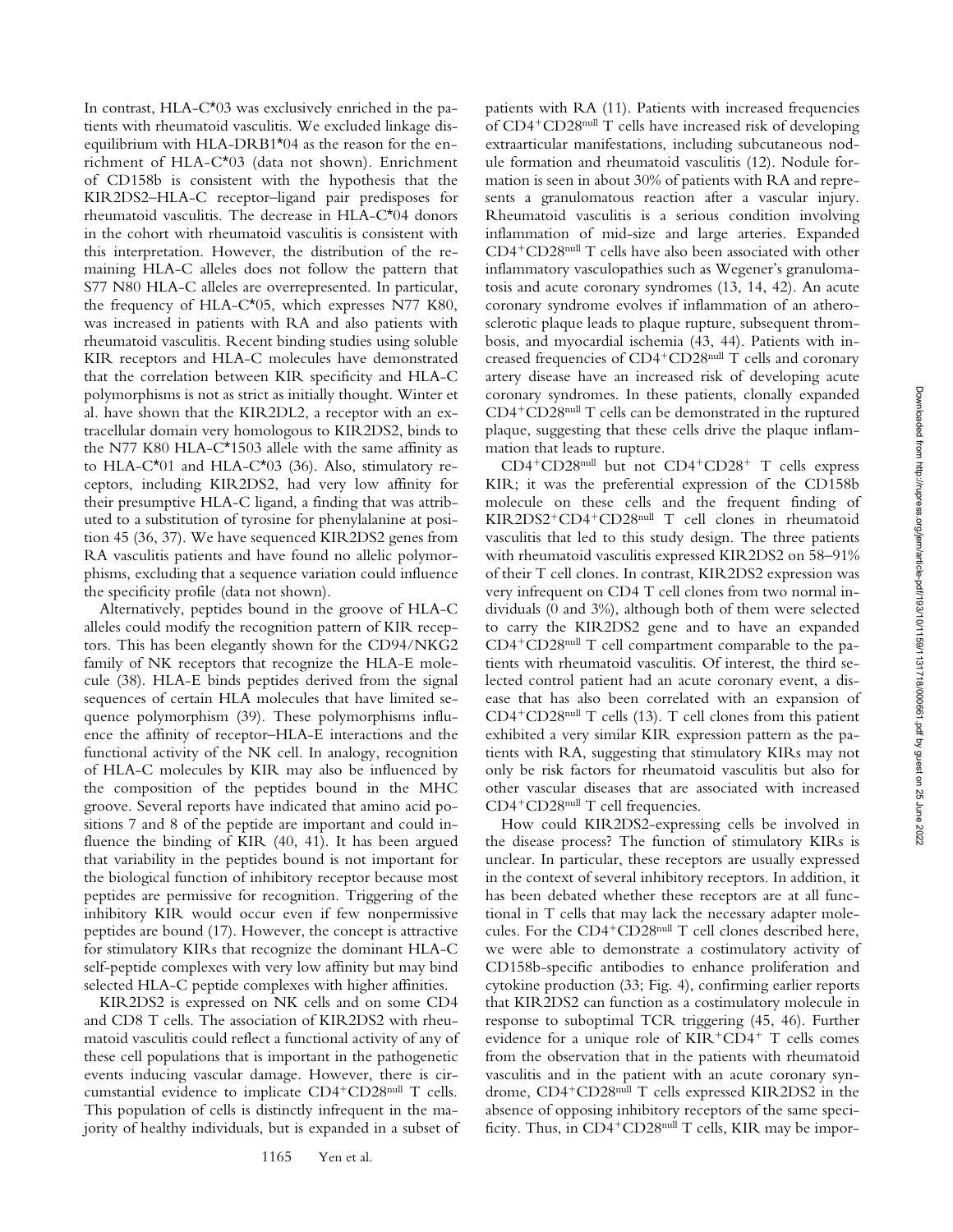tant in the regulation of peripheral tolerance, and the activity of KIR2DS2 may favor the activation of autoreactive T cells. It can easily be envisioned that such a mechanism is important in autoimmune inflammation. However, KIR2DS2 is not a risk factor for the synovial inflammation of RA, suggesting that this putative costimulatory function is not critical for synovitis. The association of KIR2DS2 with vascular complications implicates such a costimulatory activity in the interaction between endothelial cells and immune cells. This may be of particular relevance for  $CD4+CD28<sup>null</sup>$  T cells, which have been shown to be autoreactive and are no longer under the control of the CD28–CD80/CD86 interaction (11).

In summary, we have provided evidence for the model that genetic risk factors determine variations in clinical phenotypes of an autoimmune disease such as RA. Our data are the first to implicate the recently described polymorphisms in MHC class I–recognizing receptors in the pathogenesis of a chronic inflammatory disease. Identifying and understanding risk factors for extraarticular disease in RA is of clinical relevance because of the high morbidity and increased mortality associated with this complication. However, the findings may have implications beyond RA. CD4<sup>+</sup>CD28<sup>null</sup> T cells carrying MHC class I–recognizing receptors contribute to vascular inflammation in an array of diseases ranging from Wegener's granulomatosis and rheumatoid vasculitis to life-threatening acute ischemia in coronary artery disease. It remains to be seen whether the ability of CD4<sup>+</sup>CD28<sup>null</sup> T cells to inflict endothelial injury and to cause vascular damage is generally linked to genetic polymorphisms of the KIR family and their MHC class I ligands.

The authors thank Tammy J. Dahl and James W. Fulbright for manuscript and figure preparation.

Supported in part by grants from the National Institutes of Health (R01 AR42527 and R01 AR41974) and by the Mayo Foundation.

*Submitted: 20 April 2000 Revised: 20 March 2001 Accepted: 26 March 2001*

### **References**

- 1. Ollier, W., and R. Winchester. 1999. The Germline and somatic genetic basis for rheumatoid arthritis. *In* Current Directions in Autoimmunity. A.N. Theofilopoulos, editor. S. Karger AG, Basel, Switzerland. 166–193.
- 2. Seldin, M.F., C.I. Amos, R. Ward, and P.K. Gregersen. 1999. The genetics revolution and the assault on rheumatoid arthritis. *Arthritis Rheum.* 42:1071–1079.
- 3. Weyand, C.M., and J.J. Goronzy. 1997. Pathogenesis of rheumatoid arthritis. *Med. Clin. N. Am.* 81:29–55.
- 4. Nepom, G.T. 1998. Major histocompatibility complex-directed susceptibility to rheumatoid arthritis. *Adv. Immunol.* 68: 315–332.
- 5. Weyand, C.M., P.A. Klimiuk, and J.J. Goronzy. 1998. Heterogeneity of rheumatoid arthritis: from phenotypes to genotypes. *Springer Semin. Immunopathol.* 20:5–22.
- 6. Wordsworth, P., K.D. Pile, J.D. Buckely, J.S. Lanchbury, B. Ollier, M. Lathrop, and J.I. Bell. 1992. HLA heterozygosity contributes to susceptibility to rheumatoid arthritis. *Am. J. Hum. Genet.* 51:585–591.
- 7. Weyand, C.M., C. Xie, and J.J. Goronzy. 1992. Homozygosity for the HLA-DRB1 allele selects for extraarticular manifestations in rheumatoid arthritis. *J. Clin. Invest.* 89: 2033–2039.
- 8. Weyand, C.M., D. Schmidt, U. Wagner, and J.J. Goronzy. 1998. The influence of sex on the phenotype of rheumatoid arthritis. *Arthritis Rheum.* 41:817–822.
- 9. Cornelis, F., S. Faure, M. Martinez, J.F. Prud'homme, P. Fritz, C. Dib, H. Alves, P. Barrera, N. de Vries, A. Balsa, et al. 1998. New susceptibility locus for rheumatoid arthritis suggested by a genome-wide linkage study. *Proc. Natl. Acad. Sci. USA.* 95:10746–10750.
- 10. Cornelis, F. 2000. Susceptibility genes in RA. *In* Current Directions in Autoimmunity. A.N. Theofilopoulos, editor. S. Karger AG, Basel, Switzerland. 1–16.
- 11. Schmidt, D., J.J. Goronzy, and C.M. Weyand. 1996. CD4+CD7-CD28- T cells are expanded in rheumatoid arthritis and are characterized by autoreactivity. *J. Clin. Invest.* 97:2027–2037.
- 12. Martens, P.B., J.J. Goronzy, D. Schaid, and C.M. Weyand. 1997. Expansion of unusual  $CD4^+$  T cells in severe rheumatoid arthritis. *Arthritis Rheum.* 40:1106–1114.
- 13. Liuzzo, G., S.L. Kopecky, R.L. Frye, W.M. O'Fallon, A. Maseri, J.J. Goronzy, and C.M. Weyand. 1999. Perturbation of the T-cell repertoire in patients with unstable angina. *Circulation.* 100:2135–2139.
- 14. Liuzzo, G., J.J. Goronzy, H. Yang, S.L. Kopecky, D.R. Holmes, R.L. Frye, and C.M. Weyand. 2000. Monoclonal T-cell proliferation and plaque instability in acute coronary syndromes. *Circulation.* 101:2883–2888.
- 15. Weyand, C.M., J.C. Brandes, D. Schmidt, J.W. Fulbright, and J.J. Goronzy. 1998. Functional properties of  $CD4$ <sup>+</sup> CD28<sup>2</sup> T cells in the aging immune system. *Mech. Ageing Dev.* 102:131–147.
- 16. Namekawa, T., U.G. Wagner, J.J. Goronzy, and C.M. Weyand. 1998. Functional subsets of CD4 T cells in rheumatoid synovitis. *Arthritis Rheum.* 41:2108–2116.
- 17. Lanier, L.L. 1998. NK cell receptors. *Annu. Rev. Immunol.* 16:359–393.
- 18. Long, E.O. 1999. Regulation of immune responses through inhibitory receptors. *Annu. Rev. Immunol.* 17:875–904.
- 19. Borrego, F., M. Ulbrecht, E.H. Weiss, J.E. Coligan, and A.G. Brooks. 1998. Recognition of human histocompatibility leukocyte antigen (HLA)-E complexed with HLA class I signal sequence–derived peptides by CD94/NKG2 confers protection from natural killer cell–mediated lysis. *J. Exp. Med.* 187:813–818.
- 20. Lee, N., M. Llano, M. Carretero, A. Ishitani, F. Navarro, M. Lopez-Botet, and D.E. Geraghty. 1998. HLA-E is a major ligand for the natural killer inhibitory receptor CD94/ NKG2A. *Proc. Natl. Acad. Sci. USA.* 95:5199–5204.
- 21. Colonna, M., and J. Samaridis. 1995. Cloning of immunoglobulin-superfamily members associated with HLA-C and HLA-B recognition by human natural killer cells. *Science.* 268:405–408.
- 22. Wagtmann, N., R. Biassoni, C. Cantoni, S. Verdiani, M.S. Malnati, M. Vitale, C. Bottino, L. Moretta, A. Moretta, and E.O. Long. 1995. Molecular clones of the p58 NK cell receptor reveal immunoglobulin-related molecules with diver-